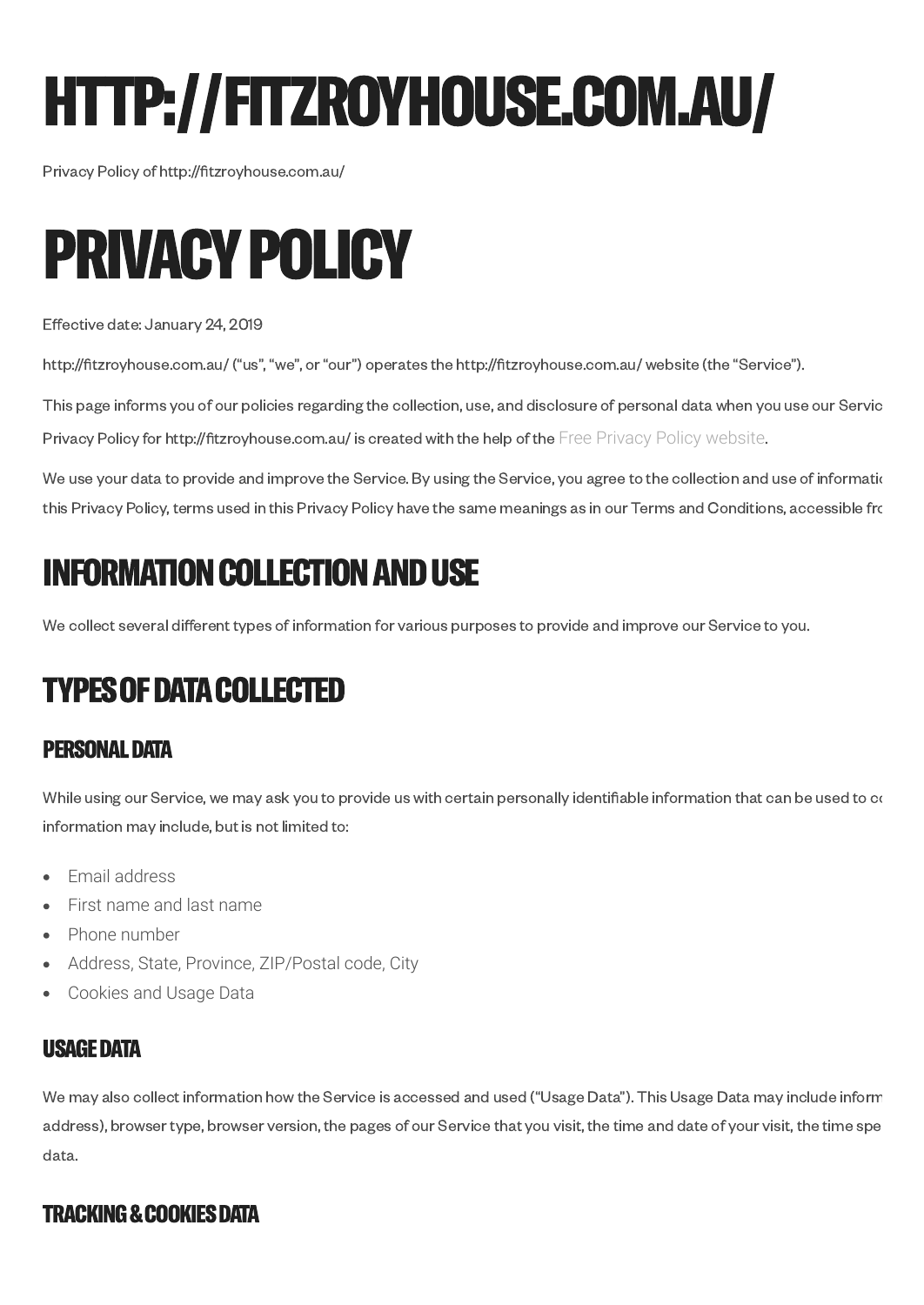We use cookies and similar tracking technologies to track the activity on our Service and hold certain information.

Cookies are files with small amount of data which may include an anonymous unique identifier. Cookies are sent to your bro technologies also used are beacons, tags, and scripts to collect and track information and to improve and analyze our Serv

You can instruct your browser to refuse all cookies or to indicate when a cookie is being sent. However, if you do not accept Service.

Examples of Cookies we use:

- **Session Cookies.** We use Session Cookies to operate our Service.  $\bullet$
- **Preference Cookies.** We use Preference Cookies to remember your preferences and various settings.
- **Security Cookies.** We use Security Cookies for security purposes.

#### USE OF DATA

http://fitzroyhouse.com.au/ uses the collected data for various purposes:

- To provide and maintain the Service  $\bullet$
- To notify you about changes to our Service  $\bullet$
- $\bullet$ To allow you to participate in interactive features of our Service when you choose to do so
- To provide customer care and support  $\bullet$
- To provide analysis or valuable information so that we can improve the Service  $\bullet$
- To monitor the usage of the Service  $\bullet$
- To detect, prevent and address technical issues

# TRANSFER OF DATA

Your information, including Personal Data, may be transferred to — and maintained on — computers located outside of yo where the data protection laws may differ than those from your jurisdiction.

If you are located outside Australia and choose to provide information to us, please note that we transfer the data, including

Your consent to this Privacy Policy followed by your submission of such information represents your agreement to that tran

http://fitzroyhouse.com.au/ will take all steps reasonably necessary to ensure that your data is treated securely and in acco Data will take place to an organization or a country unless there are adequate controls in place including the security of you

# DISCLOSURE OF DATA

## LEGAL REQUIREMENTS

http://fitzroyhouse.com.au/ may disclose your Personal Data in the good faith belief that such action is necessary to:

- To comply with a legal obligation
- To protect and defend the rights or property of http://fitzroyhouse.com.au/